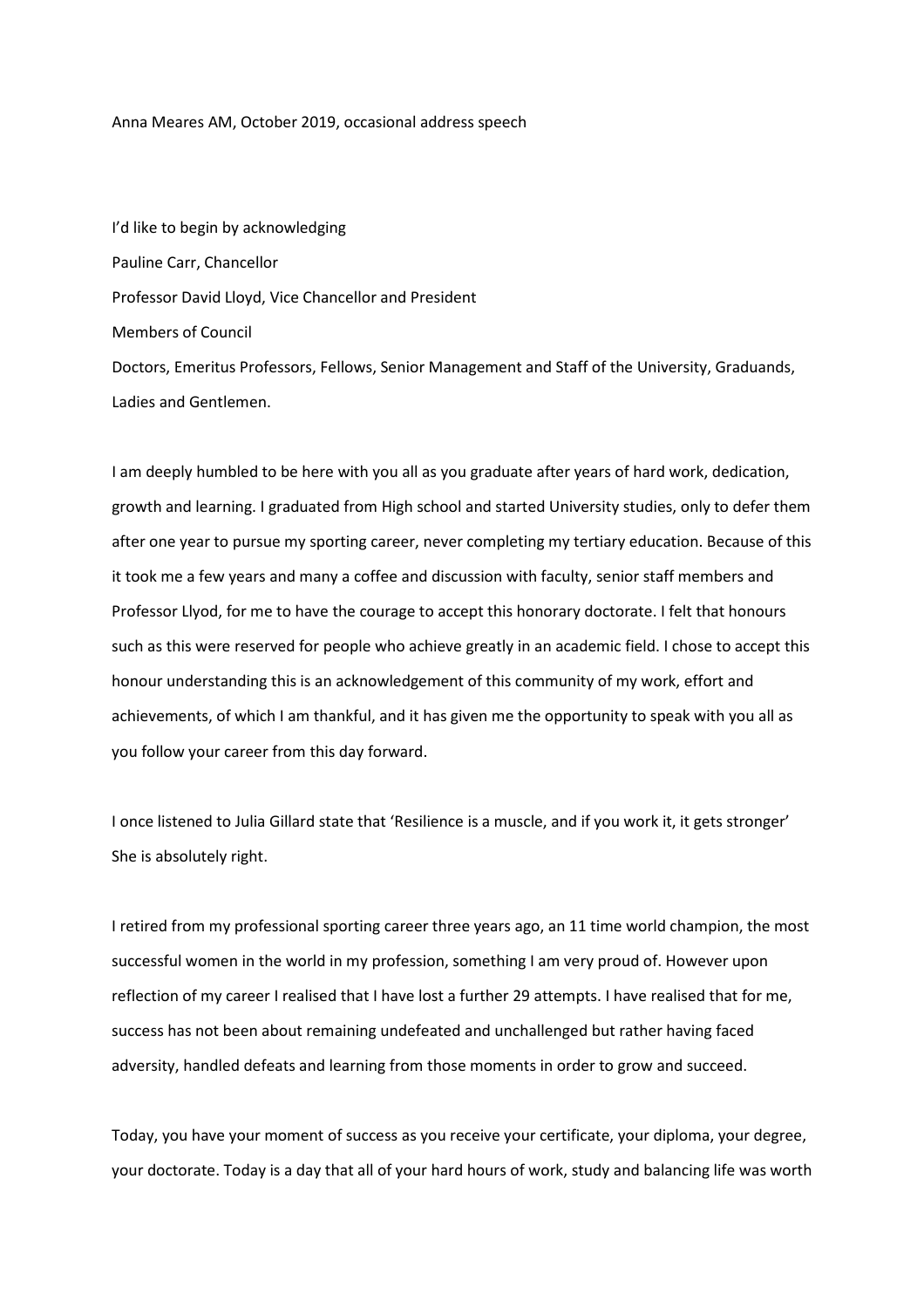it. That success no doubt came with your own unique personal challenges, defeats, late nights, the worry of exams, assessments and assignments. You have faced your own adversity, you were resilient and in this moment, YOU have achieved your gold medal.

As you embark on your career there will be many more ups and downs. Being resilient is understanding that you don't always win. The degree you received today recognises this, it recognises more than expertise in your chosen field, it recognises your courage, your dedication and your desire to learn and grow past today into the future.

We as Australians are a tough bunch. We are fighters. We have a spirit and a character envied by the world. As you do move forward from today continue to make your mark on this world in a positive way with that spirit and character behind you. Have the courage to try something new, to try and fail, to try and be better then you've ever been, to try and achieve something great, perhaps something that's not been achieved before. Something that benefits us as a community.

I strongly believe the heart of our community is our children. And as I excitedly await the arrival of my own child, I know it will be my greatest achievement and biggest responsibility. We were all once a child. A young person who had not yet learnt fear, failure, pressure and doubt. We believed we could do anything. Walk on the moon, be the prime minister, a lawyer, a doctor, a teacher, a scientist, or what I wanted to be… a wrestler in the WWE… we dreamed of anything.

Let's take a moment now, everyone, close your eyes, walk with me, in the gowns you're wearing today, as graduates, ready to make an impact on the world, imagine going back to your childhood home, knocking on the door, and your younger self greeting you. What do you think they would do, when they saw you, themselves as you are today? What would you say to them?

Me I'd say thank you. Thank you for being brave, for fighting, for believing, for being resilient, for never giving up, and I know my younger version of myself would be so proud and so excited for what she would become.

Be proud of yourselves.